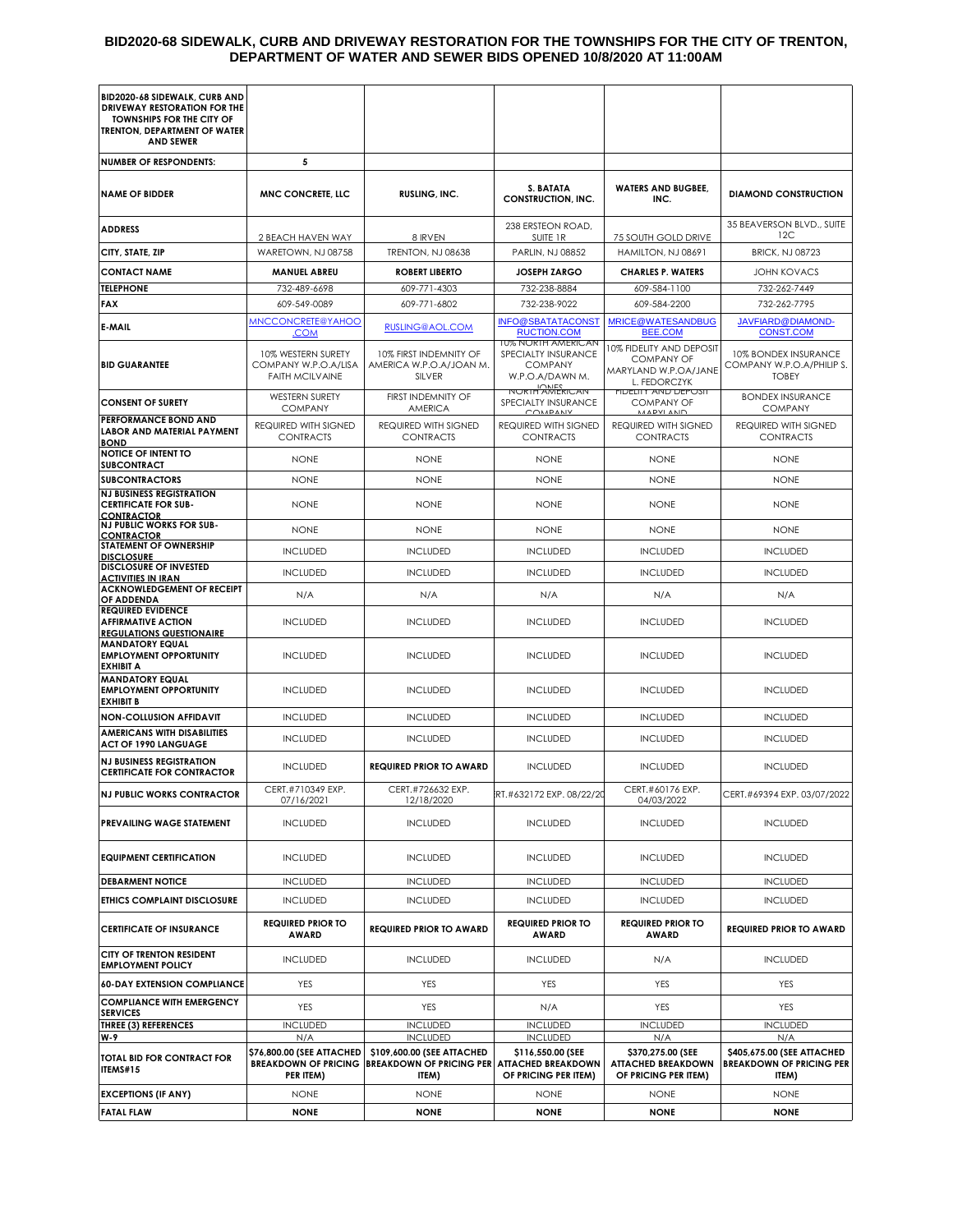

### **TRENTON WATER WORKS FY2018 SIDEWALK, CURB AND DRIVEWAY APRON RESTORATION CONTRACT FOR TOWNSHIPS**

Item 1

For Furnishing and Installing 5 inch Concrete Sidewalk in Ewing Township

 $3500$ 

Item 2

For Furnishing and Installing 5 inch Concrete Sidewalk in State of New Jersey

75 Sq. Yd. @  $\frac{90}{24}$  per Sq. Yd. \_ 6, 750 em

Item 3

For Furnishing and Installing 5 inch Concrete Sidewalk in Mercer County

100 Sq. Yd. @  $\frac{90}{x}$  per Sq. Yd.<br>
NIWES DOLLARS NO Center \$  $e$  $9000$ 

Item 4 For Furnishing and Installing 5 inch Concrete Sidewalk in Lawrence Township

65 Sq.Yd. @  $\frac{90}{x}$  per Sq. Yd.  $850$ NINEY DOLLARS NO Centes  $\mathbf{\hat{S}}$ 

For Furnishing and Installing 4 inch Concrete Sidewalk Item 5 in Hamilton

175 Sq. Yd. @  $\frac{90}{24}$  per Sq. Yd.<br> *NINES* De LLARS ho Cents  $15.750$ 

Item 6

For Furnishing and Installing 4 inch Concrete Sidewalk in Hopewell Townships

25 Sq. Yd. @  $\frac{90}{4}$   $\frac{25}{4}$  per Sq. Yd. Niney Docupas no ants s 2250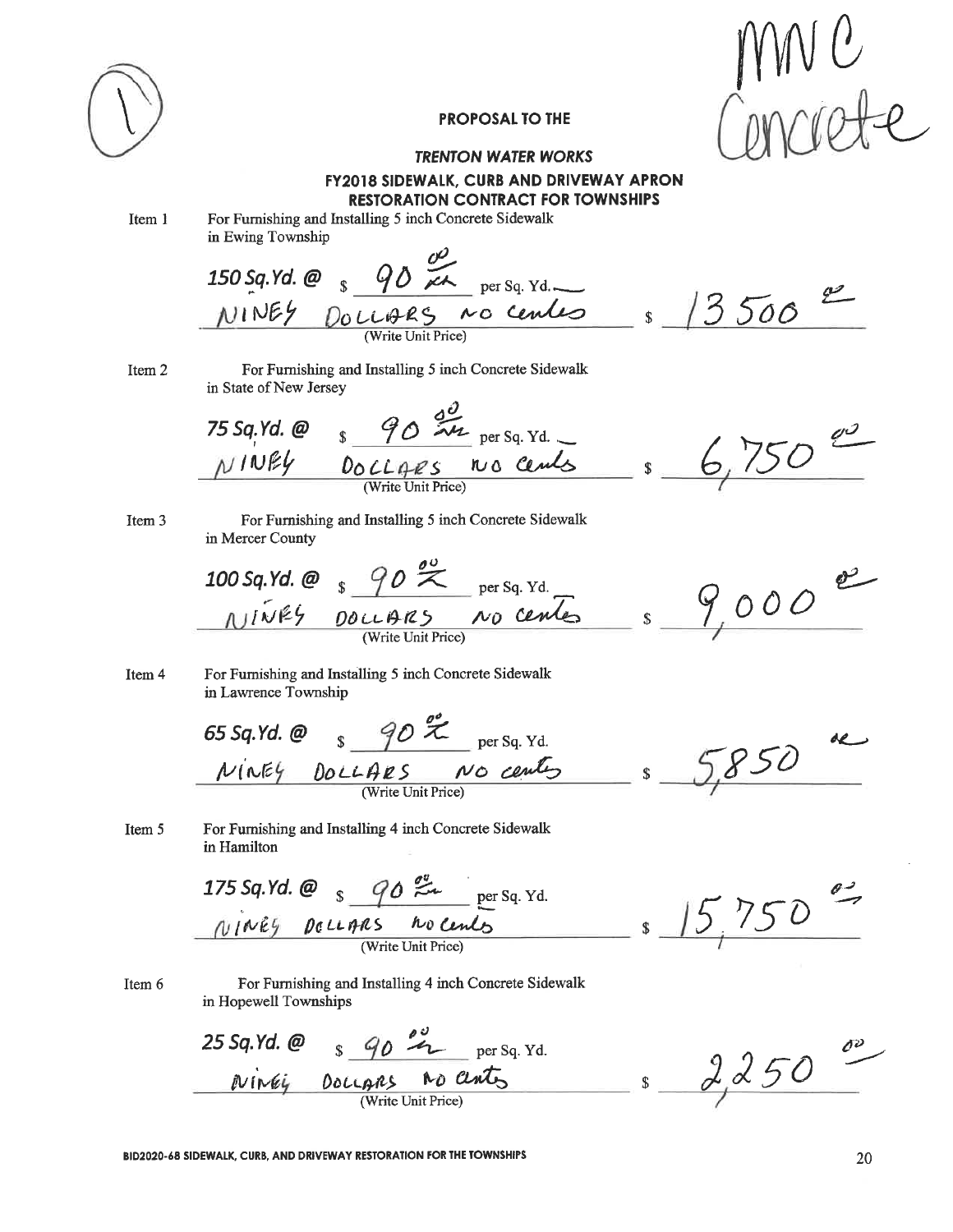## **TRENTON WATER WORKS FY2018 SIDEWALK, CURB AND DRIVEWAY APRON RESTORATION CONTRACT FOR TOWNSHIPS**

Item 7 For Furnishing and Installing 6 inch Concrete Driveway Apron without wire mesh in Ewing Township

50 sq.Yd. @ 
$$
\underbrace{\frac{90}{24}}_{\text{(Write Unit Price)}} \underbrace{\text{per sq. Yd.}}_{\text{(Write Unit Price)}} \underbrace{\text{per sq. Yd.}}_{\text{4500}} = \underbrace{\frac{60}{24}}_{\text{500}} = \underbrace{\frac{60}{24}}_{\text{600}} = \underbrace{\frac{60}{24}}_{\text{600}} = \underbrace{\frac{60}{24}}_{\text{600}} = \underbrace{\frac{60}{24}}_{\text{600}} = \underbrace{\frac{60}{24}}_{\text{600}} = \underbrace{\frac{60}{24}}_{\text{600}} = \underbrace{\frac{60}{24}}_{\text{600}} = \underbrace{\frac{60}{24}}_{\text{600}} = \underbrace{\frac{60}{24}}_{\text{600}} = \underbrace{\frac{60}{24}}_{\text{600}} = \underbrace{\frac{60}{24}}_{\text{600}} = \underbrace{\frac{60}{24}}_{\text{600}} = \underbrace{\frac{60}{24}}_{\text{600}} = \underbrace{\frac{60}{24}}_{\text{600}} = \underbrace{\frac{60}{24}}_{\text{600}} = \underbrace{\frac{60}{24}}_{\text{600}} = \underbrace{\frac{60}{24}}_{\text{600}} = \underbrace{\frac{60}{24}}_{\text{600}} = \underbrace{\frac{60}{24}}_{\text{600}} = \underbrace{\frac{60}{24}}_{\text{600}} = \underbrace{\frac{60}{24}}_{\text{600}} = \underbrace{\frac{60}{24}}_{\text{600}} = \underbrace{\frac{60}{24}}_{\text{600}} = \underbrace{\frac{60}{24}}_{\text{600}} = \underbrace{\frac{60}{24}}_{\text{600}} = \underbrace{\frac{60}{24}}_{\text{600}} = \underbrace{\frac{60}{24}}_{\text{600}} = \underbrace{\frac{60}{24}}_{\text{600}} = \underbrace{\frac{60}{24}}_{\text{600}} = \underbrace{\frac{60}{24}}_{\text{600}} = \underbrace{\frac{60}{24}}_{\text{600}} = \underbrace{\frac{60}{24}}_{\text{6
$$

Item 8 For Furnishing and Installing 6 inch Concrete Driveway Apron without wire mesh in State of New Jersey (NJDOT)

25 Sq.Yd. @ 
$$
g_0 \frac{\partial g}{\partial x}
$$
 per Sq.Yd.  
\n $\mu_1 \lambda \mu_2$  Dozups on to cells  
\n(Write Unit Price)

Item 9 For Furnishing and Installing 6 inch Concrete Driveway Apron without wire mesh including 1 1/2" notched curb in Hamilton Township

100 sq.Yd. @ 
$$
\frac{90 \cancel{61}}{100 \cancel{611}} \text{ per Sq. Yd.}
$$
  
\n
$$
\frac{N_1 \cancel{111}}{N_1 \cancel{611}} \frac{100 \cancel{1011}}{N_1 \cancel{6111}} \frac{100 \cancel{6111}}{N_1 \cancel{6111}} \text{ Price}
$$

 $9000$  $-1$  s

δĆ

Item 10 For Furnishing and Installing 6 inch Concrete Driveway Apron including 6 inch square wire mesh in Lawrence Township  $\&$ Mercer County

50 sq.Yd. @ 
$$
\frac{90}{8} \frac{\frac{90}{100}}{\frac{90}{200}} = \frac{134}{100}
$$

Item 11 For Furnishing and Installing 6 inch Concrete Driveway Apron including 6 inch square wire mesh in Hopewell Township

10 Sq. Yd. @ \$ 90 % per Sq. Yd.<br>
Nialy pollogies no arts  $900 - 20$  $S$ 

 $\delta$   $\frac{\nu}{\sqrt{2}}$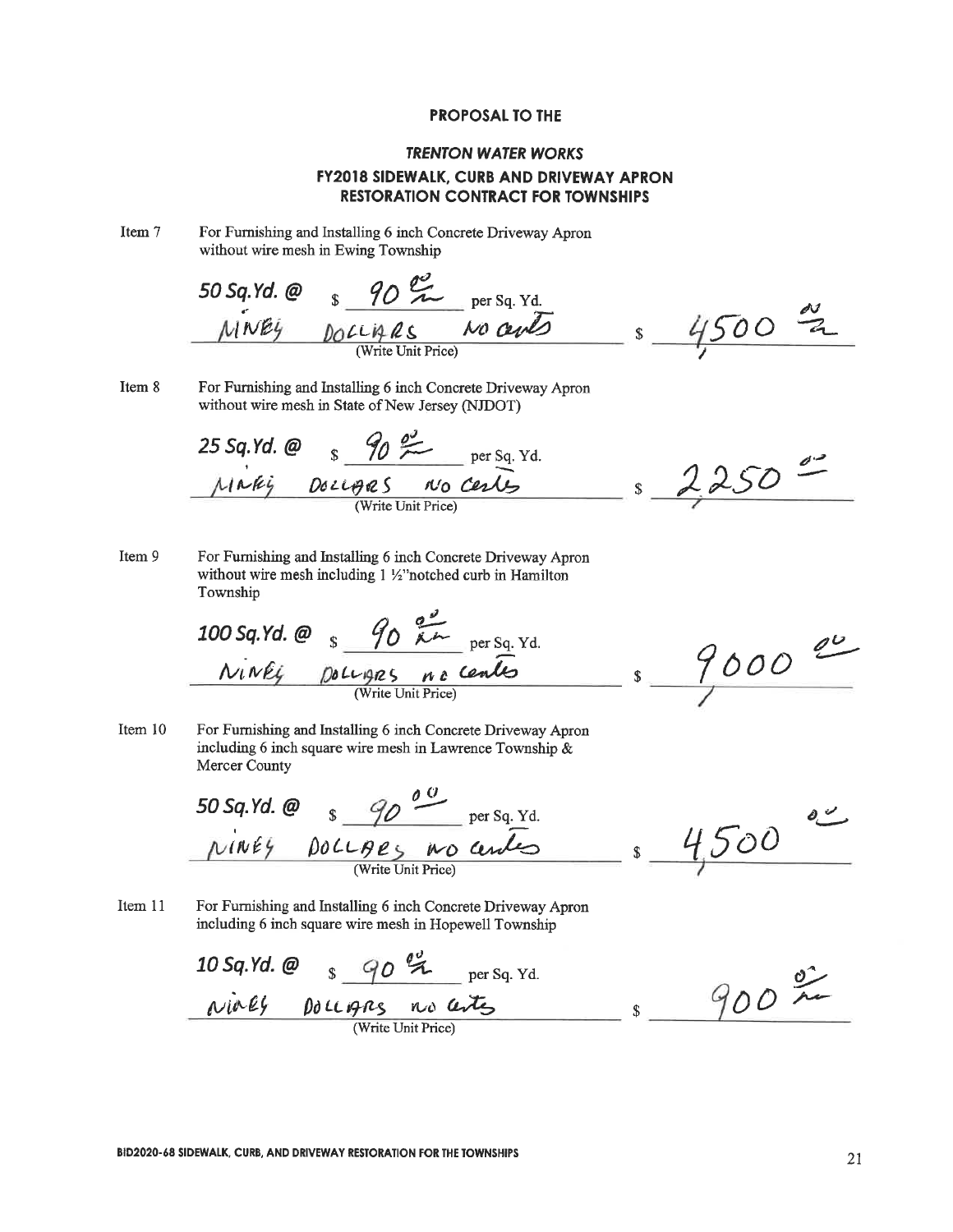# **TRENTON WATER WORKS FY2018 SIDEWALK, CURB AND DRIVEWAY APRON RESTORATION CONTRACT FOR TOWNSHIPS**

Item 12 For Furnishing and Installing 8 inch x 18 inch Concrete Curb in Lawrence & Hamilton Townships and State of New Jersey

|                                    | (NJDOT)                                                                              |                                 |
|------------------------------------|--------------------------------------------------------------------------------------|---------------------------------|
|                                    | 150 L.F. @ $\frac{10^{6} \text{K}}{10^{6} \text{K}}$<br>per L.F.                     |                                 |
|                                    | no certes<br>TEN DOLLARS                                                             | $1500$ %<br>\$                  |
|                                    | (Write Unit Price)                                                                   |                                 |
| Item 13                            | For Furnishing and Installing 8 inch x 18 inch Concrete Curb in<br>Ewing             |                                 |
|                                    | 50 L.F. $\omega$ s $\omega$ $\alpha$ per L.F.                                        |                                 |
|                                    | TEN DOLLARS NO Cents                                                                 | $500 \frac{80}{20}$<br>\$       |
| Item 14                            | For Furnishing and Installing 9 inch x 18 inch Concrete Curb in<br>Mercer County     |                                 |
|                                    | 30 L.F. @ $\frac{10^{9} \text{ m}}{10^{9} \text{ m}}$ per L.F.                       |                                 |
|                                    | TEN DOLLARS NO cents<br>(Write Unit Price)                                           | $300\frac{q}{q}$<br>$\mathbf S$ |
| Item 15                            | For Furnishing and Installing 8 inch x 18 inch Concrete Curb in<br>Hopewell Township |                                 |
|                                    | 25 L.F. $\omega$ s $\ell \nu \ll 1$ per L.F.                                         |                                 |
|                                    | TRA MOLLARS no centes                                                                | \$                              |
|                                    | <b>TOTAL BID FOR CONTRACT</b>                                                        |                                 |
|                                    | (Items 1 through 15 Inclusive)                                                       |                                 |
| Company Name $\triangleright$      | MNC CONCRETE LL C                                                                    |                                 |
|                                    | Authorized Signature $\triangleright$                                                |                                 |
| Person to Contact $\triangleright$ | ABREU<br>$M+A\wedge\wedge\vee$                                                       |                                 |
| Telephone Number $\triangleright$  | 6698                                                                                 | EMPIL MNC CONCRETE 24A Hou. COM |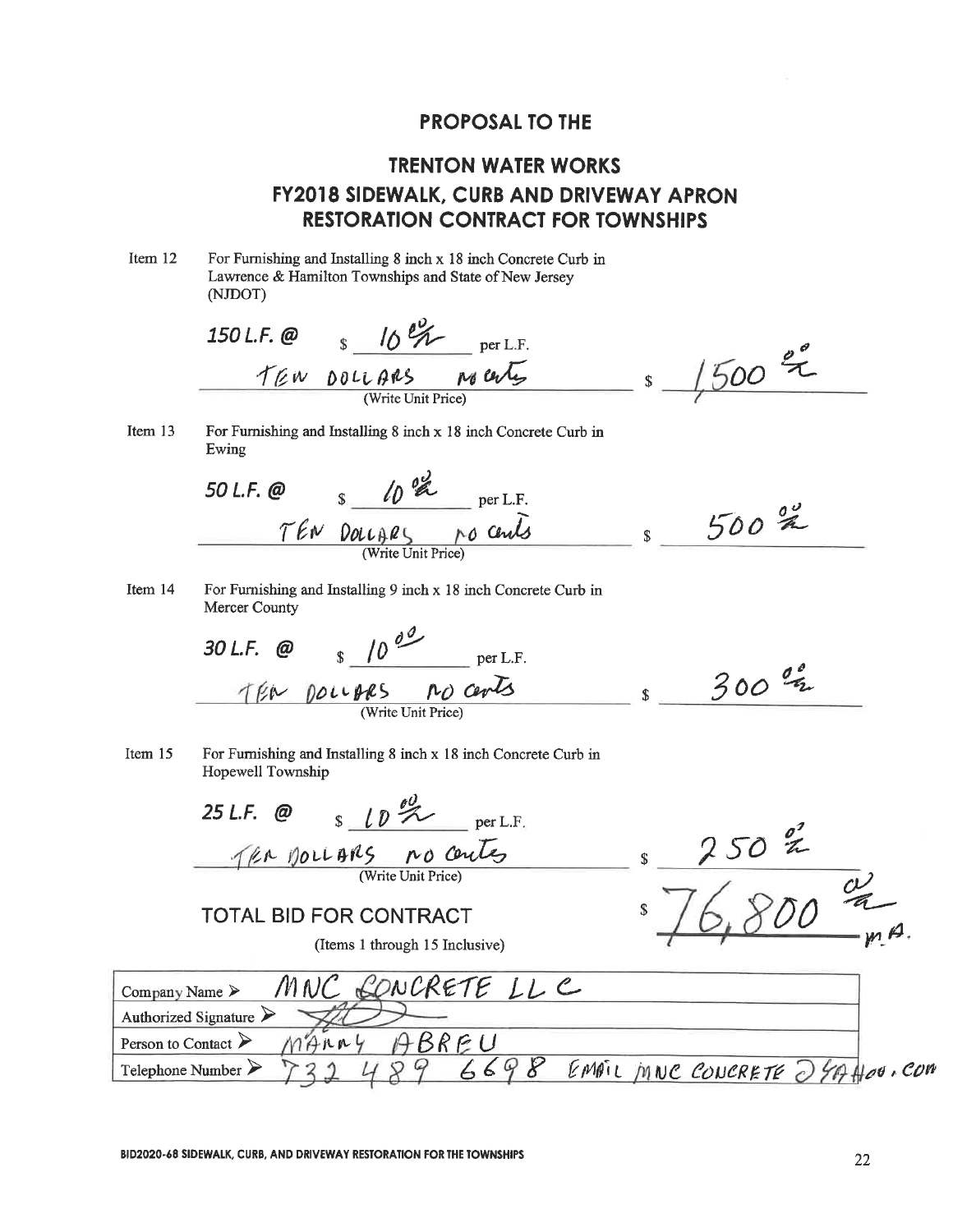

### **TRENTON WATER WORKS FY2018 SIDEWALK, CURB AND DRIVEWAY APRON RESTORATION CONTRACT FOR TOWNSHIPS**

Item 1

For Furnishing and Installing 5 inch Concrete Sidewalk in Ewing Township

150 Sq. Yd. @ s 145. - per Sq. Yd.  $321750 -$ Item 2 For Furnishing and Installing 5 inch Concrete Sidewalk in State of New Jersey 75 Sq. Yd. @  $S^{\circ}$  SO.  $\sim$  per Sq. Yd.  $\frac{10000}{1000}$ Item 3 For Furnishing and Installing 5 inch Concrete Sidewalk in Mercer County **100 Sq. Yd.**  $\omega$  s  $\frac{60}{s}$   $\frac{60}{s}$  per Sq. Yd. enghty (Write Unit Price) Item 4 For Furnishing and Installing 5 inch Concrete Sidewalk in Lawrence Township 65 Sq.Yd. @  $\frac{90}{100}$  per Sq. Yd. 2850.  $\hat{\mathbb{S}}$ (Write Unit Price) Item 5 For Furnishing and Installing 4 inch Concrete Sidewalk in Hamilton  $\frac{150}{f_1 f_2}$  per Sq. Yd. 175 Sq.Yd. @  $s\Delta$ 6, 250, Item 6 For Furnishing and Installing 4 inch Concrete Sidewalk in Hopewell Townships 25 Sq.Yd. @  $2000$ eighty  $\hat{\mathbf{S}}$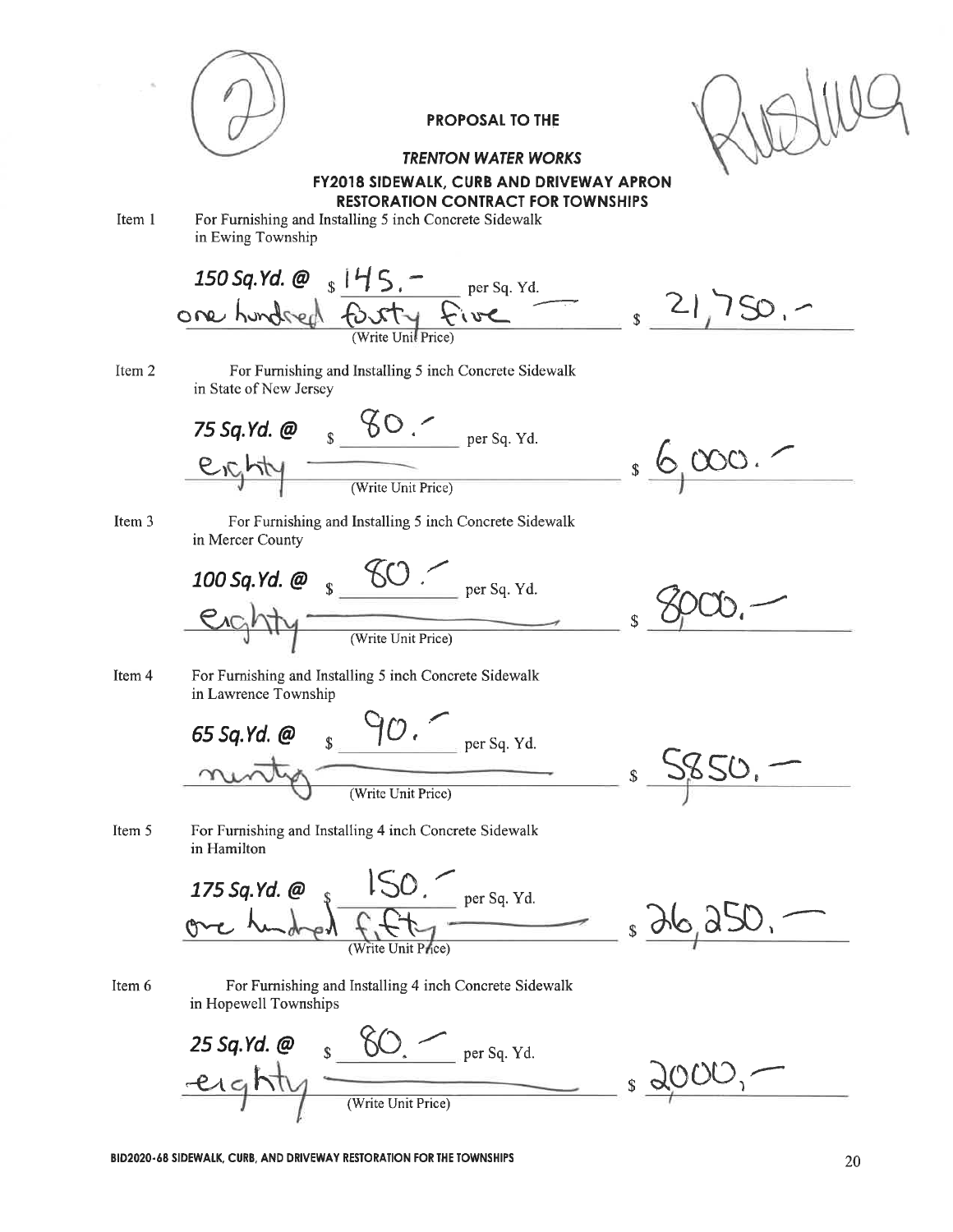### **TRENTON WATER WORKS FY2018 SIDEWALK, CURB AND DRIVEWAY APRON RESTORATION CONTRACT FOR TOWNSHIPS**

Item 7 For Furnishing and Installing 6 inch Concrete Driveway Apron without wire mesh in Ewing Township

50 Sq. Yd. @ \$ 100. per Sq. Yd.  $\mathbf{r}$ 

Item 8 For Furnishing and Installing 6 inch Concrete Driveway Apron without wire mesh in State of New Jersey (NJDOT)

25 Sq.Yd. @  $\sqrt{s}$  SO, Per Sq. Yd.  $(Write Unit Price)$ 

Item 9 For Furnishing and Installing 6 inch Concrete Driveway Apron without wire mesh including 1 1/2" notched curb in Hamilton Township

100 Sq. Yd. @ s SO, Versq. Yd.<br>One hydred  $f. f \downarrow \longrightarrow$  s SOO, V

For Furnishing and Installing 6 inch Concrete Driveway Apron Item 10 including 6 inch square wire mesh in Lawrence Township & **Mercer County** 

<u>O sloo.</u> per sq. Yd.<br>
humdred Finit Price) s SDOO. 50 Sq.Yd. @

For Furnishing and Installing 6 inch Concrete Driveway Apron Item 11 including 6 inch square wire mesh in Hopewell Township

10 Sq. Yd. @  $S\vee C$ . per Sq. Yd.  $\frac{1}{2}$   $\frac{1}{2}$  00.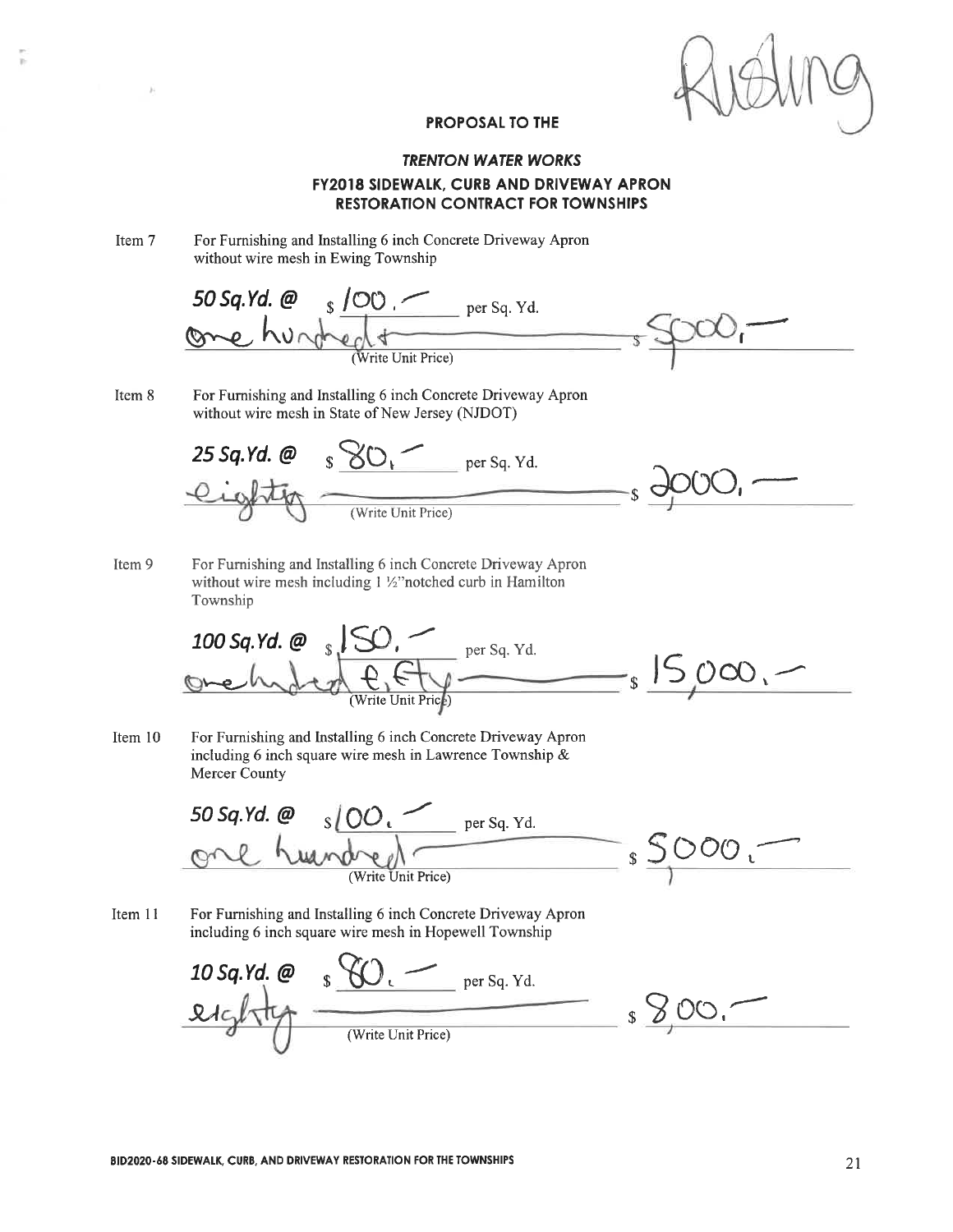Ongra/

# **TRENTON WATER WORKS FY2018 SIDEWALK, CURB AND DRIVEWAY APRON RESTORATION CONTRACT FOR TOWNSHIPS**

Item 12

 $\mathbf{y} = \mathbf{y}$ 

For Furnishing and Installing 8 inch x 18 inch Concrete Curb in Lawrence & Hamilton Townships and State of New Jersey (NJDOT)





For Furnishing and Installing 8 inch x 18 inch Concrete Curb in Ewing



Item 14 For Furnishing and Installing 9 inch x 18 inch Concrete Curb in Mercer County



Item 15 For Furnishing and Installing 8 inch x 18 inch Concrete Curb in Hopewell Township



Ł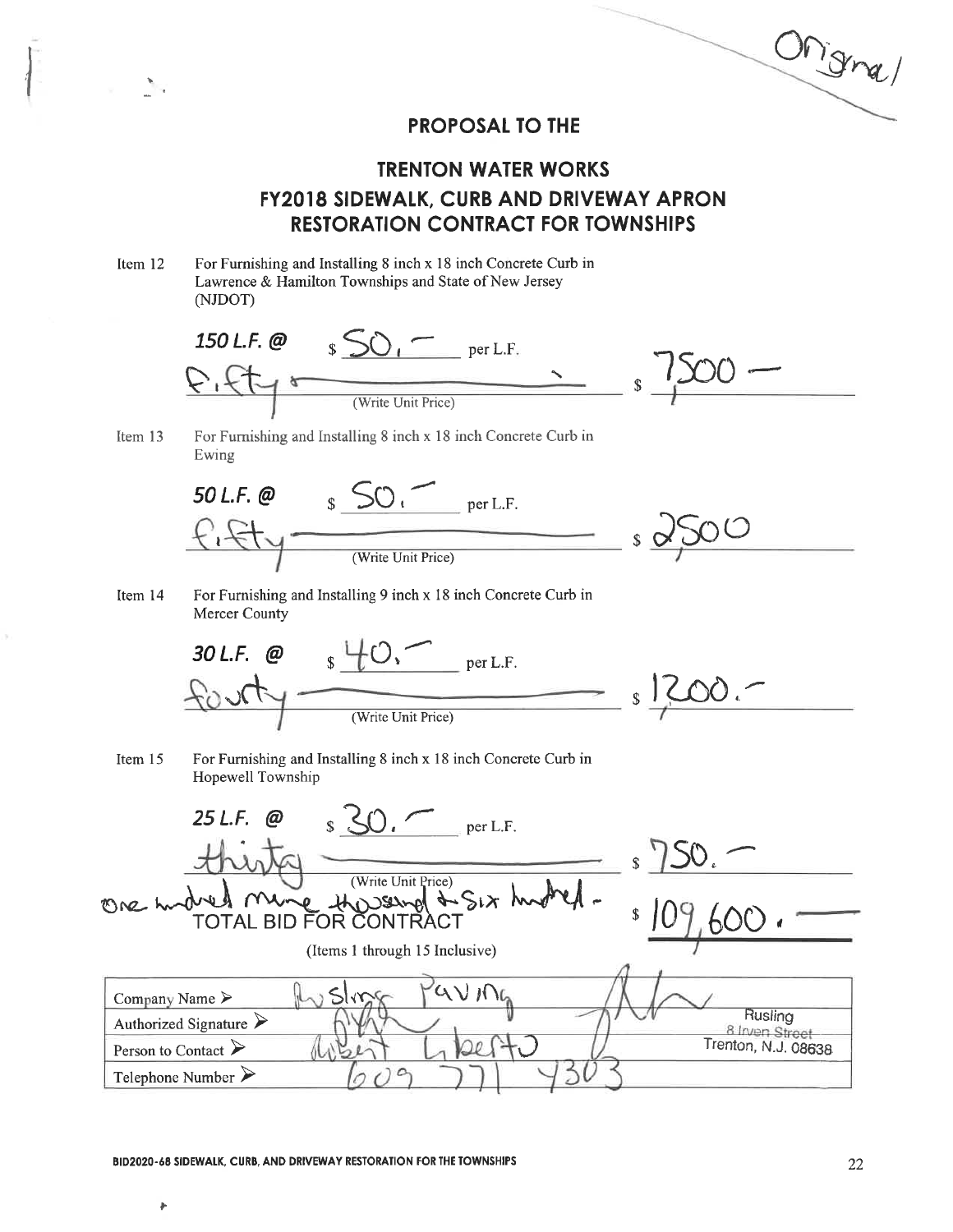

#### **TRENTON WATER WORKS**

**FY2018 SIDEWALK, CURB AND DRIVEWAY APRON** 

**RESTORATION CONTRACT FOR TOWNSHIPS** 

Item 1

For Furnishing and Installing 5 inch Concrete Sidewalk in Ewing Township

150 Sq. Yd. @  $\frac{150 \text{ sq. Yd.}}{9}$  per Sq. Yd. One Hundred Twenty  $s_{18000}$ . For Furnishing and Installing 5 inch Concrete Sidewalk Item 2 in State of New Jersey 75 Sq.Yd.  $\omega$  s /20. per Sq. Yd. One Hundred Tnenty \$ 9,000. For Furnishing and Installing 5 inch Concrete Sidewalk Item 3 in Mercer County 100 Sq.Yd. @  $\frac{120}{\text{eV}}$  per Sq. Yd. One Hundred Twenty \$ 10,000. Item 4 For Furnishing and Installing 5 inch Concrete Sidewalk in Lawrence Township 65 Sq.Yd. @  $s$  /20. per Sq. Yd. One Hundred Twenty  $s = 7,800$ Item 5 For Furnishing and Installing 4 inch Concrete Sidewalk in Hamilton 175 Sq. Yd. @  $\frac{9}{\sqrt{26}}$  per Sq. Yd. One Hundred Twenty  $$21,000.7$ For Furnishing and Installing 4 inch Concrete Sidewalk Item 6 in Hopewell Townships 25 Sq. Yd. @  $\frac{9}{\text{S}}$  /20. per Sq. Yd. One Hundred Twenty  $s<sup>3</sup>$ 000

BID2020-68 SIDEWALK, CURB, AND DRIVEWAY RESTORATION FOR THE TOWNSHIPS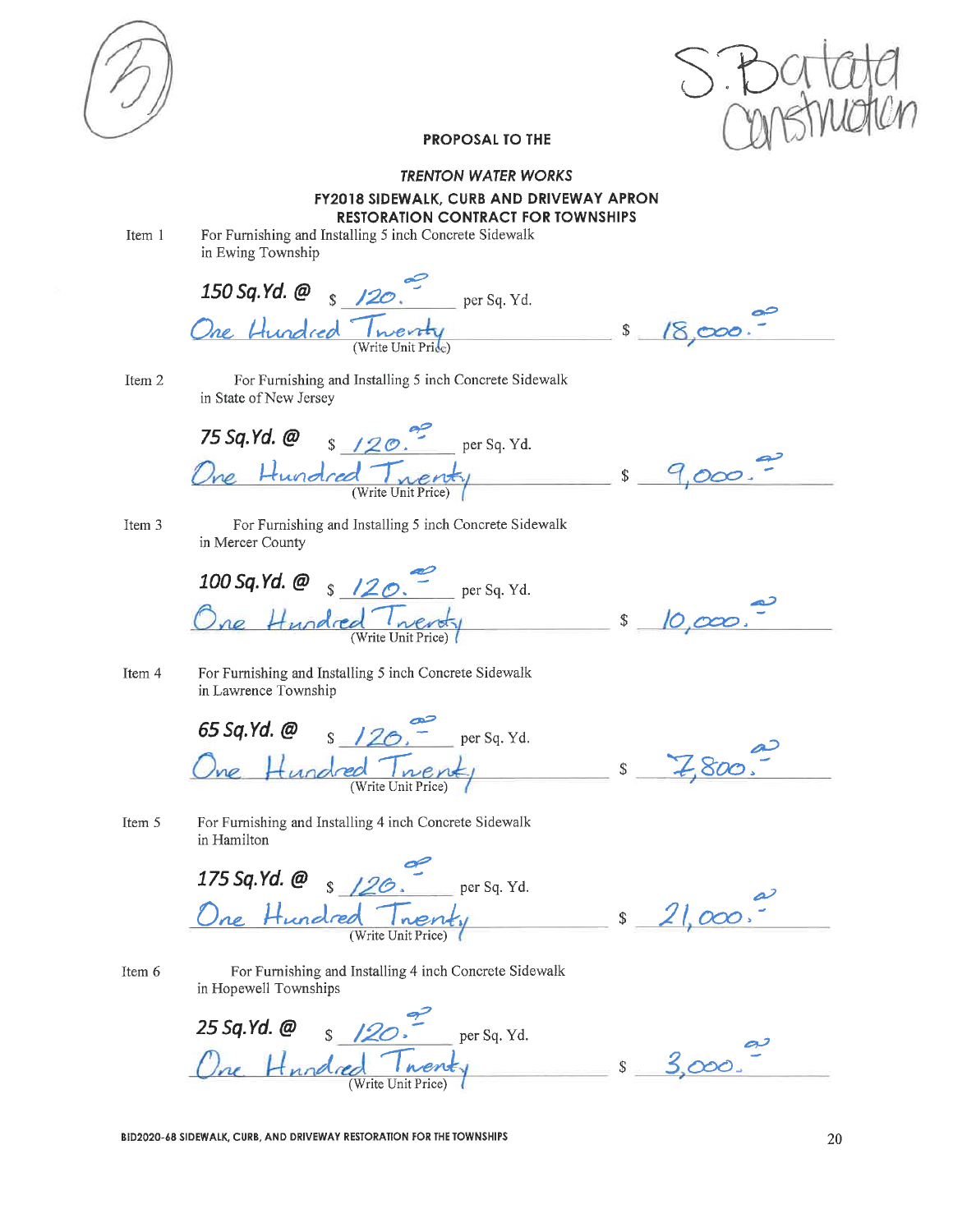### **TRENTON WATER WORKS FY2018 SIDEWALK, CURB AND DRIVEWAY APRON RESTORATION CONTRACT FOR TOWNSHIPS**

For Furnishing and Installing 6 inch Concrete Driveway Apron Item 7 without wire mesh in Ewing Township

 $\sqrt{26}$ , per Sq. Yd. 50 Sq.Yd. @  $s_{\theta,000}$ ne Hundred Tractly

For Furnishing and Installing 6 inch Concrete Driveway Apron Item 8 without wire mesh in State of New Jersey (NJDOT)

 $\sqrt{20}$   $\frac{20}{\pi}$  per Sq. Yd. 25 Sq.Yd. @ Hundred Twenty S  $3,000.7$ 

Item 9 For Furnishing and Installing 6 inch Concrete Driveway Apron without wire mesh including 1 1/2" notched curb in Hamilton Township

100 Sq.Yd. @  $\frac{156}{\sqrt{2}}$  per Sq. Yd. One Hundred Eifty

 $15,000.$  $\sim$  \$

Item 10 For Furnishing and Installing 6 inch Concrete Driveway Apron including 6 inch square wire mesh in Lawrence Township  $\&$ Mercer County

50 Sq.Yd.  $\omega$  s  $150$   $\omega$  per Sq. Yd. Hundred [ifty

 $\mathsf{S}$ 

For Furnishing and Installing 6 inch Concrete Driveway Apron Item 11 including 6 inch square wire mesh in Hopewell Township

10 Sq. Yd. @  $s$  150.  $r$  per Sq. Yd.<br>One Hundred Fifty  $\frac{1}{r}$  s  $1,500$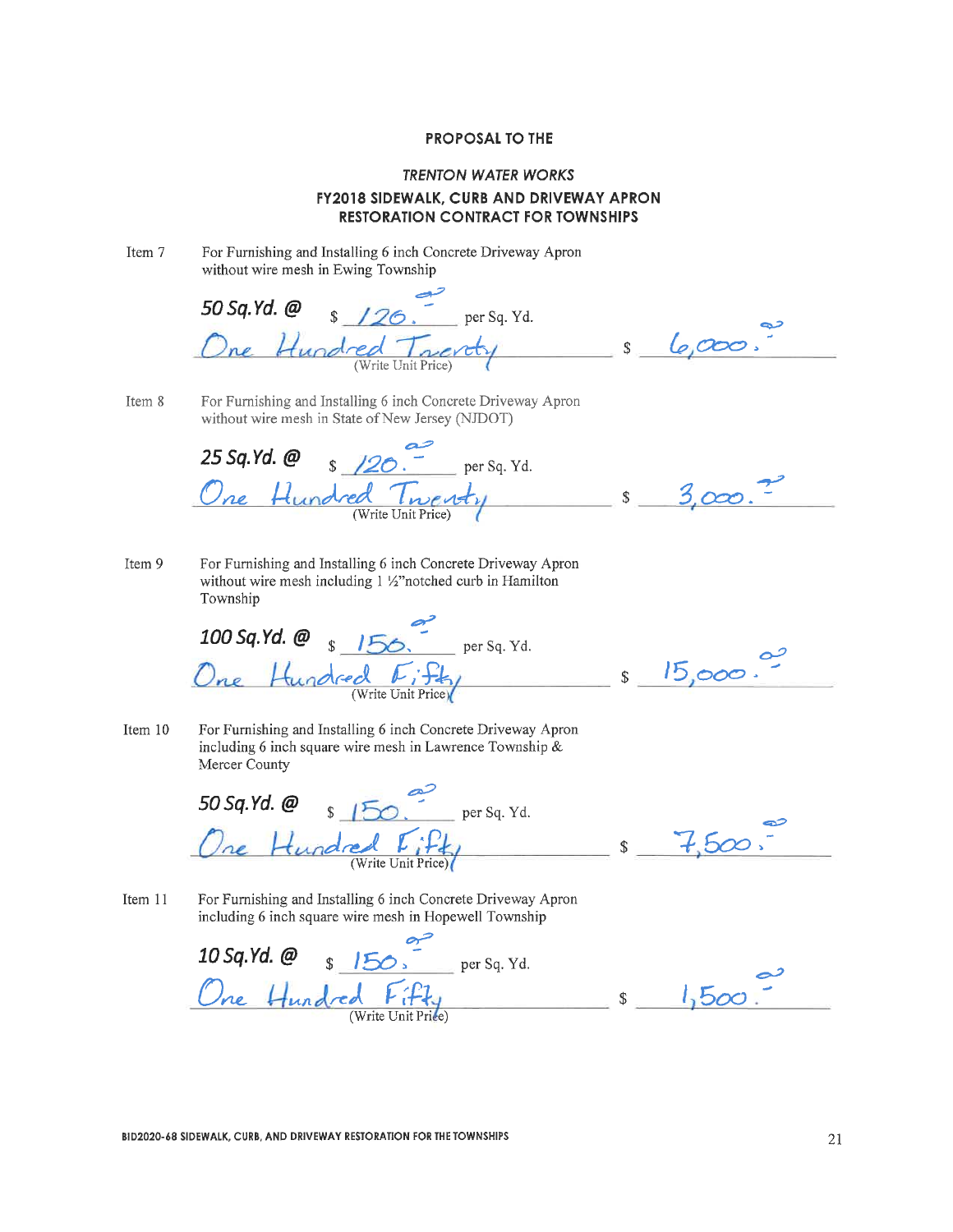# **TRENTON WATER WORKS FY2018 SIDEWALK, CURB AND DRIVEWAY APRON RESTORATION CONTRACT FOR TOWNSHIPS**

| Item 12 | For Furnishing and Installing 8 inch x 18 inch Concrete Curb in<br>Lawrence & Hamilton Townships and State of New Jersey<br>(NJDOT) |              |  |
|---------|-------------------------------------------------------------------------------------------------------------------------------------|--------------|--|
|         | 150 L.F. @<br>$\mathbf{\hat{S}}$<br>per L.F.                                                                                        |              |  |
|         | じとた<br>(Write Unit Price)                                                                                                           | \$           |  |
| Item 13 | For Furnishing and Installing 8 inch x 18 inch Concrete Curb in<br>Ewing                                                            |              |  |
|         | 50 L.F. @<br>$\mathbb{S}$<br>per L.F.                                                                                               |              |  |
|         | (Write Unit Price)                                                                                                                  | $\mathbb{S}$ |  |
| Item 14 | For Furnishing and Installing 9 inch x 18 inch Concrete Curb in<br>Mercer County                                                    |              |  |
|         | 30 L.F. @<br>Š.<br>per L.F.                                                                                                         |              |  |
|         | (Write Unit Price)                                                                                                                  | $\mathbb S$  |  |
| Item 15 | For Furnishing and Installing 8 inch x 18 inch Concrete Curb in<br>Hopewell Township                                                |              |  |
|         | 25 L.F.<br>@<br>per L.F.                                                                                                            |              |  |
|         | (Write Unit Price)                                                                                                                  | $\mathbb{S}$ |  |
|         | TOTAL BID FOR CONTRACT                                                                                                              | \$           |  |
|         | (Items 1 through 15 Inclusive)                                                                                                      |              |  |
|         | Company Name $S.$ Batata<br>onstruction                                                                                             |              |  |
|         | Authorized Signature                                                                                                                |              |  |
|         | Person to Contact $\sqrt{3}$ otech Zargo, Vice President                                                                            |              |  |
|         | Telephone Number $\triangleright$ (732)<br>$238 - 858 +$                                                                            |              |  |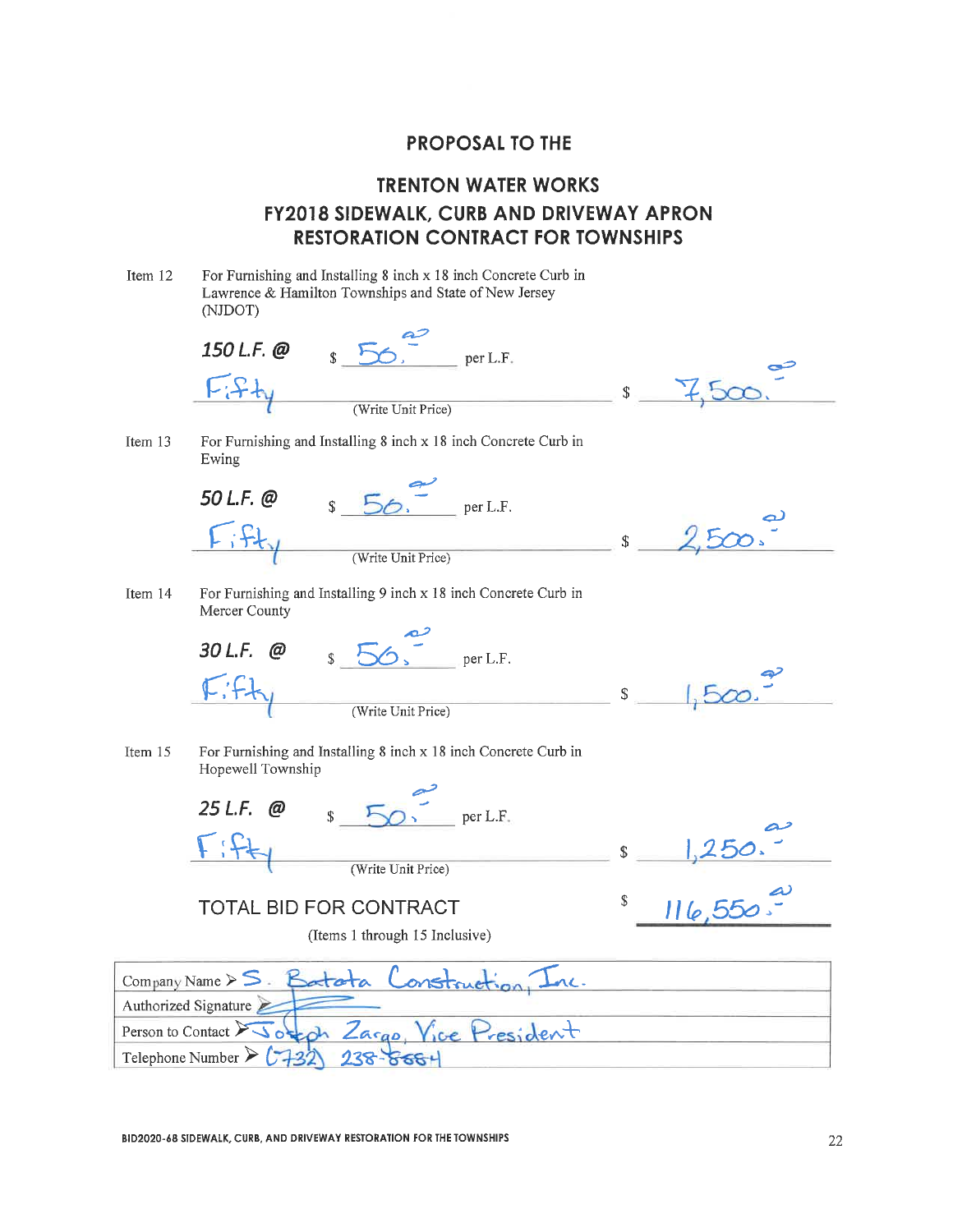**PROPOSAL TO THE TRENTON WATER WORKS FY2018 SIDEWALK, CURB AND DRIVEWAY APRON RESTORATION CONTRACT FOR TOWNSHIPS** Item 1 For Furnishing and Installing 5 inch Concrete Sidewalk in Ewing Township 150 Sq.Yd. @  $\hat{\mathbf{r}}$ 363.00 per Sq. Yd. 54,450.00 **Three Hundred Sixty Three Dollars and Zero Cents** (Write Unit Price) For Furnishing and Installing 5 inch Concrete Sidewalk Item 2 in State of New Jersey 75 Sq.Yd. @  $\hat{\mathbf{x}}$ 390.00  $=$  per Sq. Yd. Three Hundred Ninety Dollars and Zero Cents 29,250.00 (Write Unit Price) Item 3 For Furnishing and Installing 5 inch Concrete Sidewalk in Mercer County 100 Sq.Yd. @ 345.00 per Sq. Yd. Three Hundred Forty Five Dollars and Zero Cents 34.500.00  $\mathbf S$ (Write Unit Price) For Furnishing and Installing 5 inch Concrete Sidewalk Item 4 in Lawrence Township 65 Sq.Yd. @ 420.00 per Sq. Yd. **Four Hundred Twenty Dollars and Zero Cents** 27,300.00 S (Write Unit Price) Item 5 For Furnishing and Installing 4 inch Concrete Sidewalk in Hamilton 175 Sq.Yd. @  $\hat{\mathbf{x}}$ 341.00 per Sq. Yd. Three Hundred Forty One Dollars and Zero Cents 59,675.00 (Write Unit Price) Item 6 For Furnishing and Installing 4 inch Concrete Sidewalk in Hopewell Townships 25 Sq.Yd. @ 547.00  $\hat{\mathbf{x}}$ per Sq. Yd. 13,675.00 Five Hundred Forty Seven Dollars and Zero Cents  $\mathbf{s}$ 

(Write Unit Price)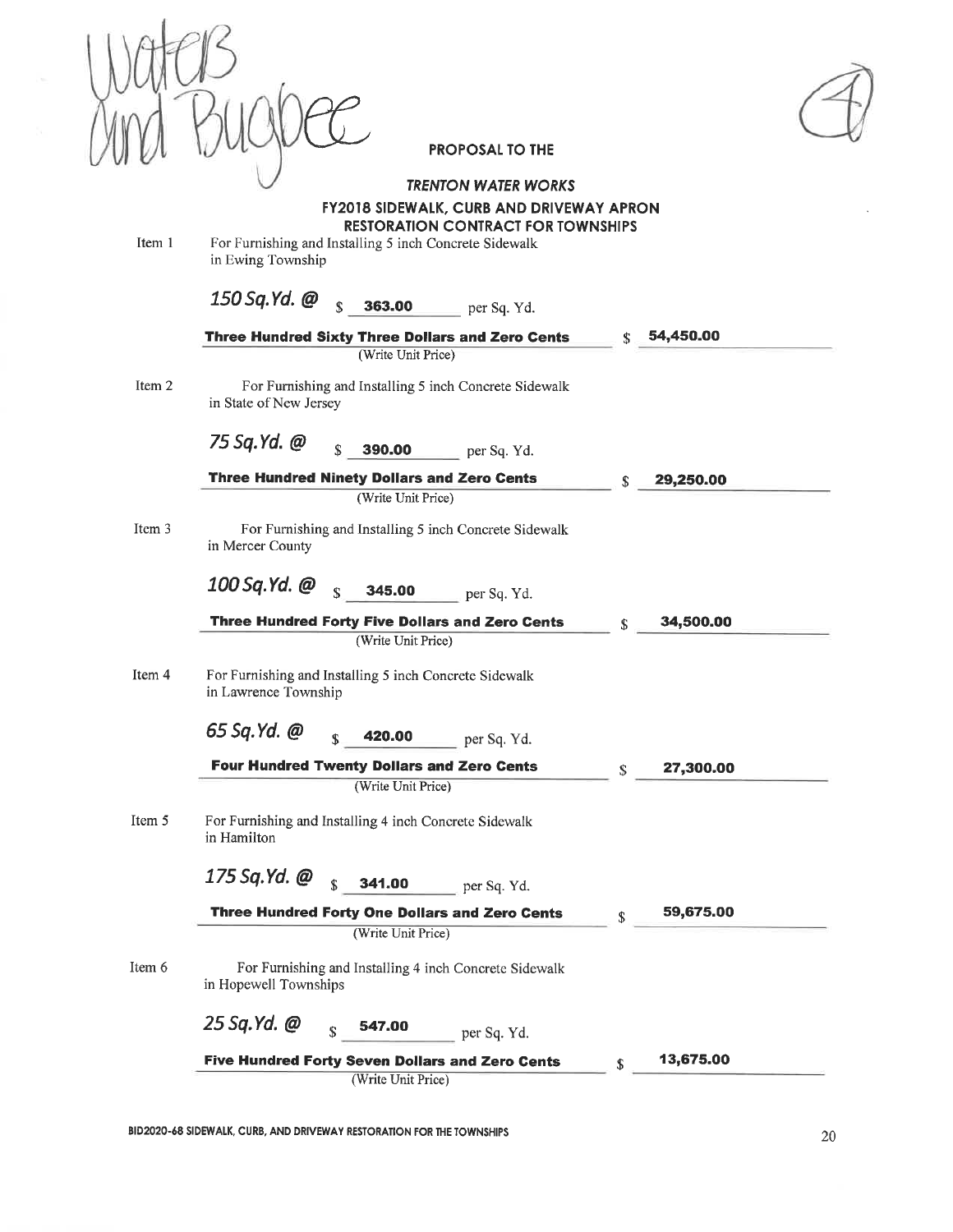## **TRENTON WATER WORKS** FY2018 SIDEWALK, CURB AND DRIVEWAY APRON **RESTORATION CONTRACT FOR TOWNSHIPS**

| For Furnishing and Installing 6 inch Concrete Driveway Apron<br>without wire mesh in Ewing Township                                       |             |           |
|-------------------------------------------------------------------------------------------------------------------------------------------|-------------|-----------|
| 50 Sq.Yd. @<br>ፍ<br>541.00<br>per Sq. Yd.                                                                                                 |             |           |
| <b>Five Hundred Forty One Dollars and Zero Cents</b>                                                                                      |             | 27,050.00 |
| (Write Unit Price)                                                                                                                        |             |           |
| For Furnishing and Installing 6 inch Concrete Driveway Apron<br>without wire mesh in State of New Jersey (NJDOT)                          |             |           |
| 25 Sq.Yd. @<br>588,00<br>per Sq. Yd.                                                                                                      |             |           |
| <b>Five Hundred Eighty Eight Dollars and Zero Cents</b>                                                                                   | \$          | 14,700.00 |
| (Write Unit Price)                                                                                                                        |             |           |
| For Furnishing and Installing 6 inch Concrete Driveway Apron<br>without wire mesh including 1 1/2" notched curb in Hamilton<br>Township   |             |           |
| 100 Sq.Yd. @<br>$\mathbf{C}$<br>473.00<br>per Sq. Yd.                                                                                     |             |           |
| <b>Four Hundred Seventy Three Dollars and Zero Cents</b>                                                                                  | \$          | 47,300.00 |
| (Write Unit Price)                                                                                                                        |             |           |
| For Furnishing and Installing 6 inch Concrete Driveway Apron<br>including 6 inch square wire mesh in Lawrence Township &<br>Mercer County |             |           |
| 50 Sq.Yd. @<br>542.00<br>per Sq. Yd.                                                                                                      |             |           |
| <b>Five Hundred Forty Two Dollars and Zero Cents</b>                                                                                      | $\mathbf S$ | 27,100.00 |
| (Write Unit Price)                                                                                                                        |             |           |
| For Furnishing and Installing 6 inch Concrete Driveway Apron<br>including 6 inch square wire mesh in Hopewell Township                    |             |           |
| 10 Sq.Yd. @<br>\$<br>720.00<br>per Sq. Yd.                                                                                                |             |           |
| <b>Seven Hundred Twenty Dollars and Zero Cents</b>                                                                                        | \$          | 7,200.00  |
| (Write Unit Price)                                                                                                                        |             |           |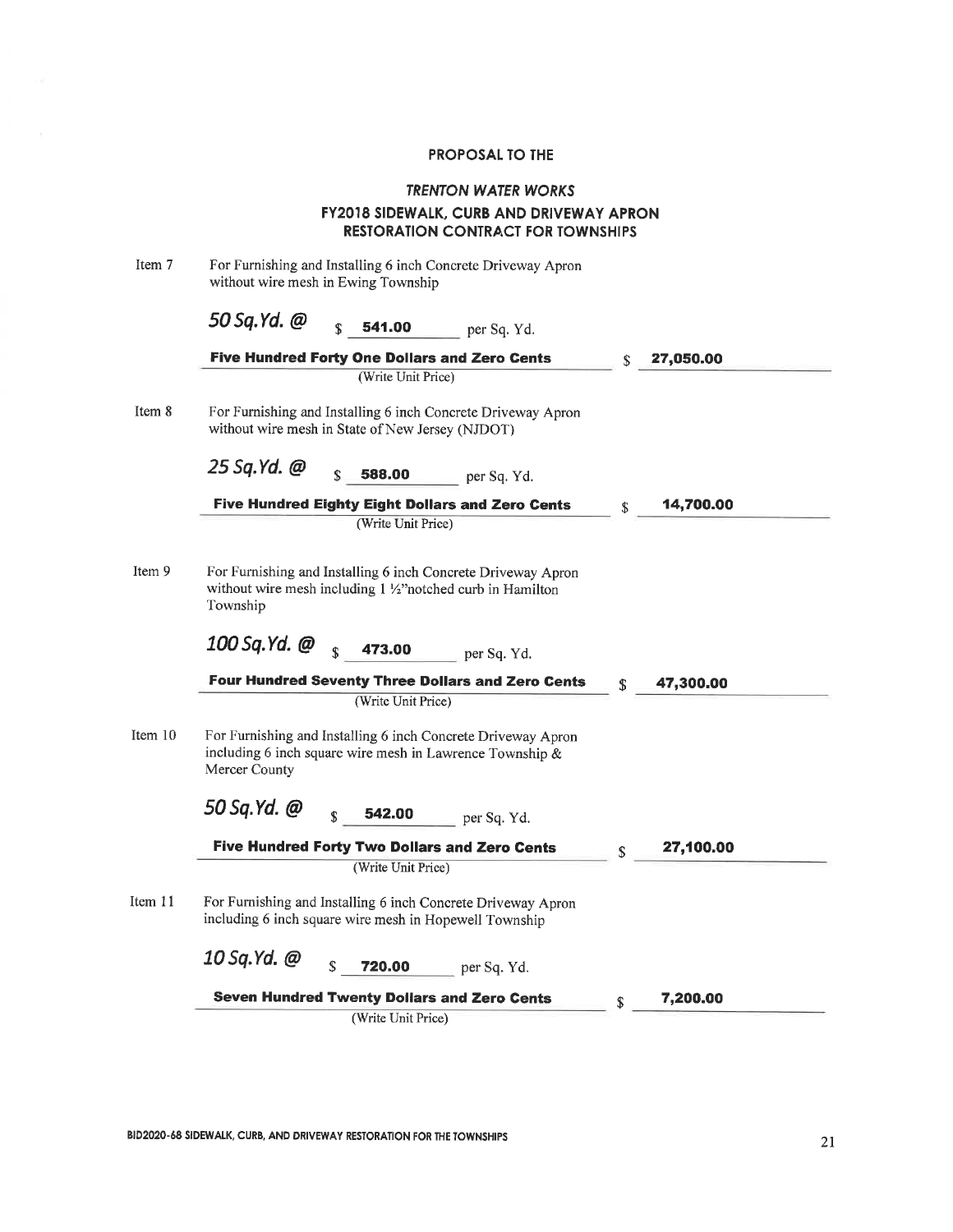|                                    | <b>TRENTON WATER WORKS</b>                                                                                                          |     |            |
|------------------------------------|-------------------------------------------------------------------------------------------------------------------------------------|-----|------------|
|                                    | FY2018 SIDEWALK, CURB AND DRIVEWAY APRON                                                                                            |     |            |
|                                    | <b>RESTORATION CONTRACT FOR TOWNSHIPS</b>                                                                                           |     |            |
| Item 12                            | For Furnishing and Installing 8 inch x 18 inch Concrete Curb in<br>Lawrence & Hamilton Townships and State of New Jersey<br>(NJDOT) |     |            |
|                                    | 150 L.F. @<br>S<br><b>97.00</b> $per L.F.$                                                                                          |     |            |
|                                    | <b>Ninety Seven Dollars and Zero Cents</b>                                                                                          | \$. | 14,550.00  |
|                                    | (Write Unit Price)                                                                                                                  |     |            |
| Item 13                            | For Furnishing and Installing 8 inch x 18 inch Concrete Curb in<br>Ewing                                                            |     |            |
|                                    | $50$ L.F. $@$<br>$\mathbf{s}$<br><b>117.00</b> $per L.F.$                                                                           |     |            |
|                                    | One Hundred Seventeen Dollars and Zero Cents                                                                                        | \$  | 5,850.00   |
|                                    | (Write Unit Price)                                                                                                                  |     |            |
| Item $14$                          | For Furnishing and Installing 9 inch x 18 inch Concrete Curb in<br>Mercer County                                                    |     |            |
|                                    | 30 L.F. @<br>S<br><b>140.00</b> per L.F.                                                                                            |     |            |
|                                    | <b>One Hundred Forty Dollars and Zero Cents</b>                                                                                     | \$  | 4,200.00   |
|                                    | (Write Unit Price)                                                                                                                  |     |            |
| Item 15                            | For Furnishing and Installing 8 inch x 18 inch Concrete Curb in<br>Hopewell Township                                                |     |            |
|                                    | $25$ L.F. @<br>139.00<br>S<br>per L.F.                                                                                              |     |            |
|                                    | One Hundred Thirty Nine Dollars and Zero Cents                                                                                      | \$  | 3,475.00   |
|                                    | (Write Unit Price)                                                                                                                  |     |            |
|                                    | <b>TOTAL BID FOR CONTRACT</b>                                                                                                       | \$  | 370,275.00 |
|                                    | (Items 1 through 15 Inclusive)                                                                                                      |     |            |
| Company Name >                     | <b>Waters &amp; Bugbee, Inc.</b>                                                                                                    |     |            |
|                                    | Authorized Signature $\triangleright$                                                                                               |     |            |
| Person to Contact $\triangleright$ | <b>Charles P. Waters, Executive V.P.</b>                                                                                            |     |            |
| Telephone Number $\triangleright$  | 609-584-1100                                                                                                                        |     |            |

BID2020-68 SIDEWALK, CURB, AND DRIVEWAY RESTORATION FOR THE TOWNSHIPS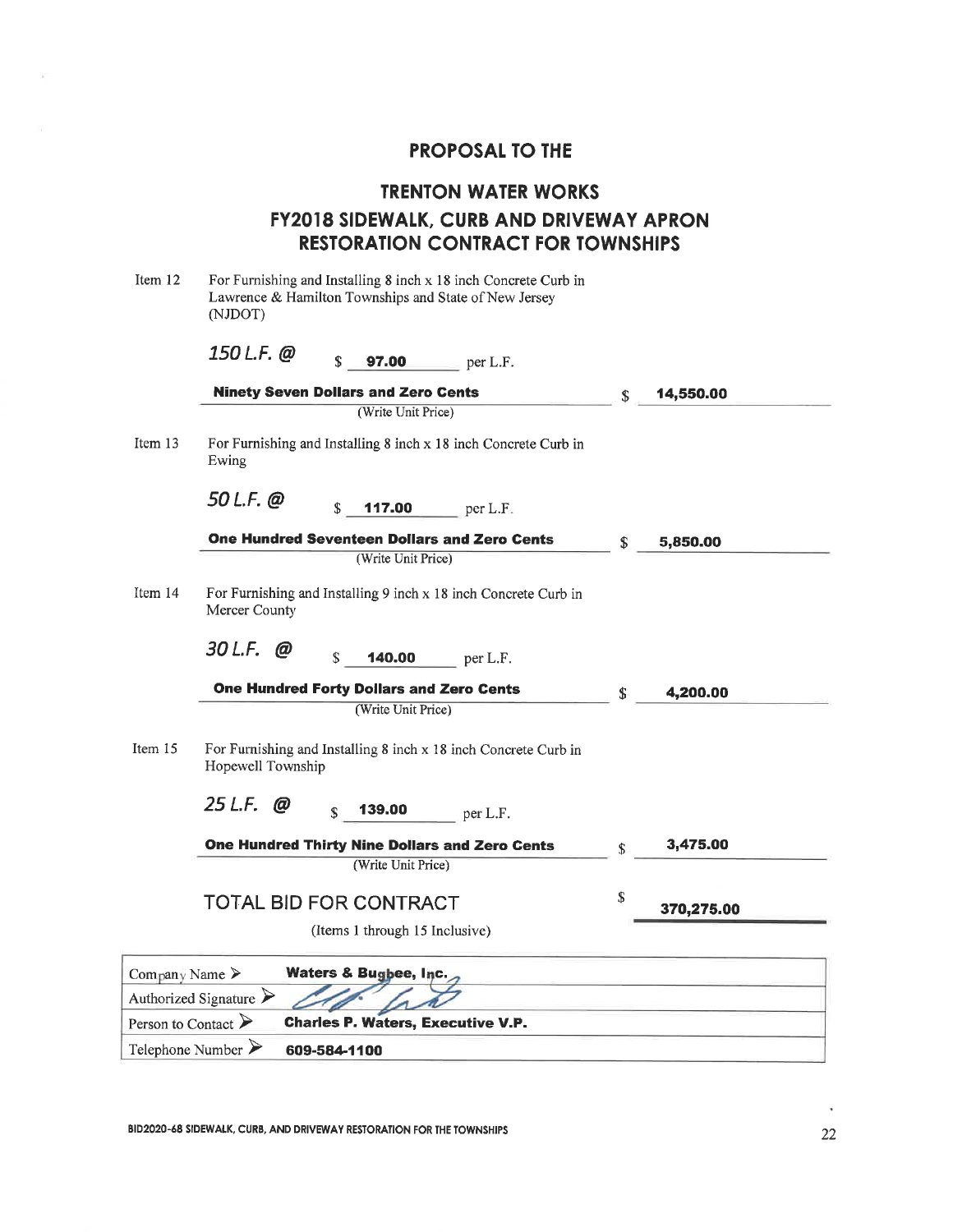**PROPOSAL TO THE TRENTON WATER WORKS** FY2018 SIDEWALK, CURB AND DRIVEWAY APRON RESTORATION CONTRACT FOR TOWNSHIPS Item 1 For Furnishing and Installing 5 inch Concrete Sidewalk in Ewing Township 150 Sq. Yd. @ 5 450<br>Fove Idundred 4  $T_{\text{per sq. Yd.}}$ <br>FIFTY  $s \triangle C$ , 7, 500<sup>00</sup> (Write Unit Price) For Furnishing<br>in State of New Jersey<br>75 Sq. Yd. @ s 450 per Sq. Yd. For Furnishing and Installing 5 inch Concrete Sidewalk Item 2  $22$  $33,750$ Fore For Furnishing and Installing 5 inch Concrete Sidewalk Item 3 in Mercer County  $\frac{D}{\sqrt{4 \frac{\text{per sq. Yd.}}{\text{per sq. Yd.}}}}$ 100 Sq. Yd. @  $\frac{1}{5}$  4/5  $\underline{\omega}$ Huwored 1 ODD (Write Unit Price) For Furnishing and Installing 5 inch Concrete Sidewalk Item 4 in Lawrence Township  $65$  Sq.Yd. @  $\frac{450}{ }$  $\frac{1}{\sqrt{1-\frac{1}{x}}}\$  $\frac{1}{s}$ 00 Homena DUR. Item 5 For Furnishing and Installing 4 inch Concrete Sidewalk in Hamilton 175 Sq. Yd. @  $4/2$  $\mathcal{D}^{\mathcal{Q}}$  $per Sq. Yd.$ rue Hundred 9 Frve  $\mathbf{s}$ (Write Unit Price) Item 6 For Furnishing and Installing 4 inch Concrete Sidewalk in Hopewell Townships 25 Sq. Yd. @  $s$  40500<br>  $s$  6000 need of 1500 per Sq. Yd.<br>  $s$  6000 need of 1500  $-00$ 

BID2020-6B SIDEWALK, CURB, AND DRIVEWAY RESTORATION FOR THE TOWNSHIPS

20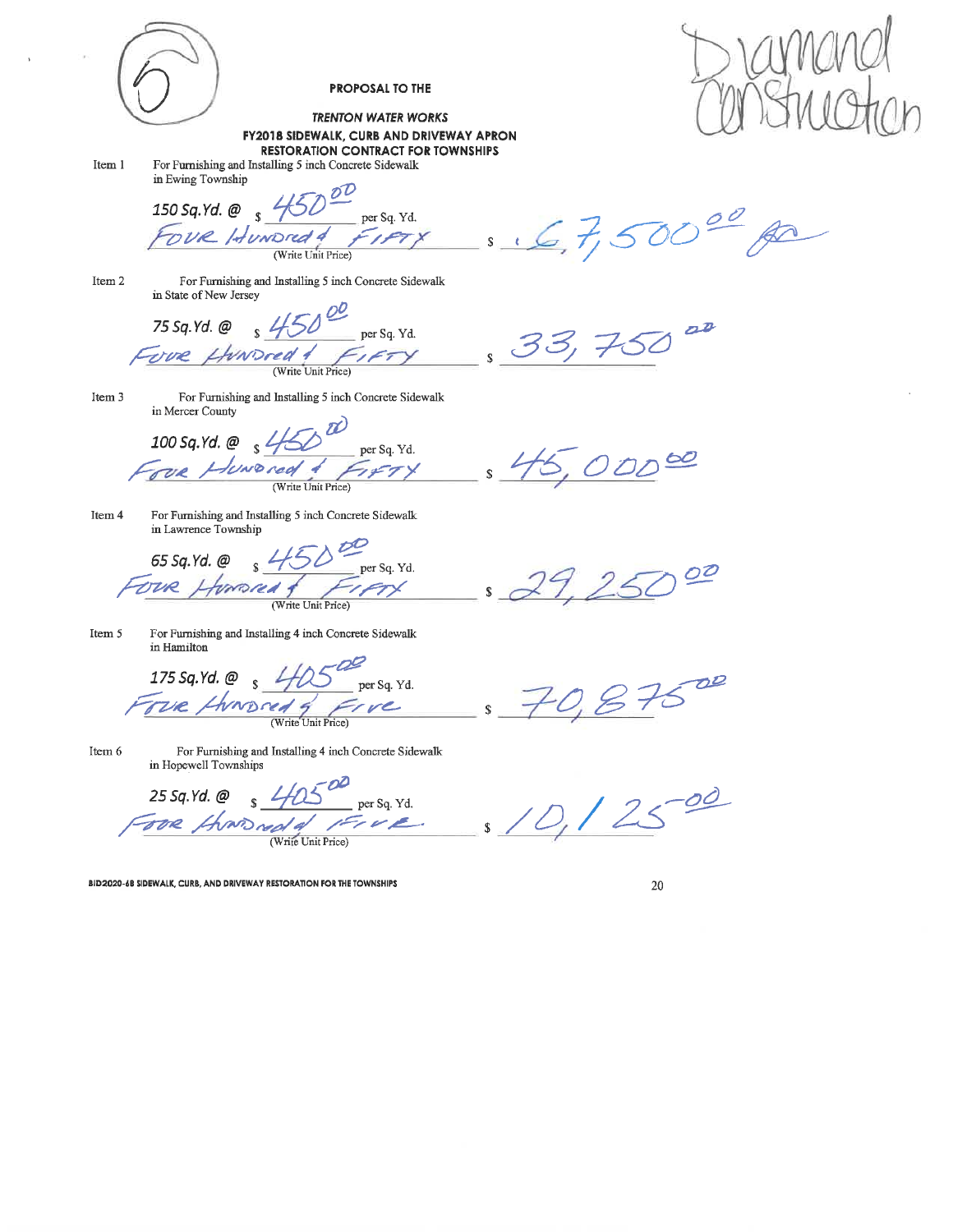#### **TRENTON WATER WORKS FY2018 SIDEWALK, CURB AND DRIVEWAY APRON RESTORATION CONTRACT FOR TOWNSHIPS**

| Item 7 | For Furnishing and Installing 6 inch Concrete Driveway Apron |
|--------|--------------------------------------------------------------|
|        | without wire mesh in Ewing Township                          |

 $\mathbf{r}$ 

 $\bar{Y}$ 

 $\frac{2}{\sqrt{40}}$   $\frac{6}{\sqrt{2}}$  per Sq. Yd. 50 Sq.Yd. @ Five Hundred & Forum (Write Unit Price)

For Furnishing and Installing 6 inch Concrete Driveway Apron Item 8 without wire mesh in State of New Jersey (NJDOT)

25 Sq. Yd. @  $540^{\circ}$  per Sq. Yd.<br> $xe$  from red & Fove TY  $\frac{13,50000}{5}$ Free Chimsred & (Write Unit Price)

For Furnishing and Installing 6 inch Concrete Driveway Apron Item 9 without wire mesh including 1 1/2" notched curb in Hamilton Township

100 Sq. Yd. @  $\frac{540^{60}}{100}$  per Sq. Yd. Errety Fire Humbred &, (Write Unit Price)

\$ 54,00000

 $327,00000$ 

Item  $10$ For Furnishing and Installing 6 inch Concrete Driveway Apron including 6 inch square wire mesh in Lawrence Township  $\&$ Mercer County

 $\sum$  per Sq. Yd. 50 Sq.Yd. @ Five Hundred Essury Free. \$29,25000 (Write Unit Price)

For Furnishing and Installing 6 inch Concrete Driveway Apron Item 11 including 6 inch square wire mesh in Hopewell Township

10 Sq. Yd. @  $\frac{66}{55}$  S Five Hundred of Eighty Five: 5, 5, 85000. (Write Unit Price)

BID2020-68 SIDEWALK, CURB, AND DRIVEWAY RESTORATION FOR THE TOWNSHIPS

21